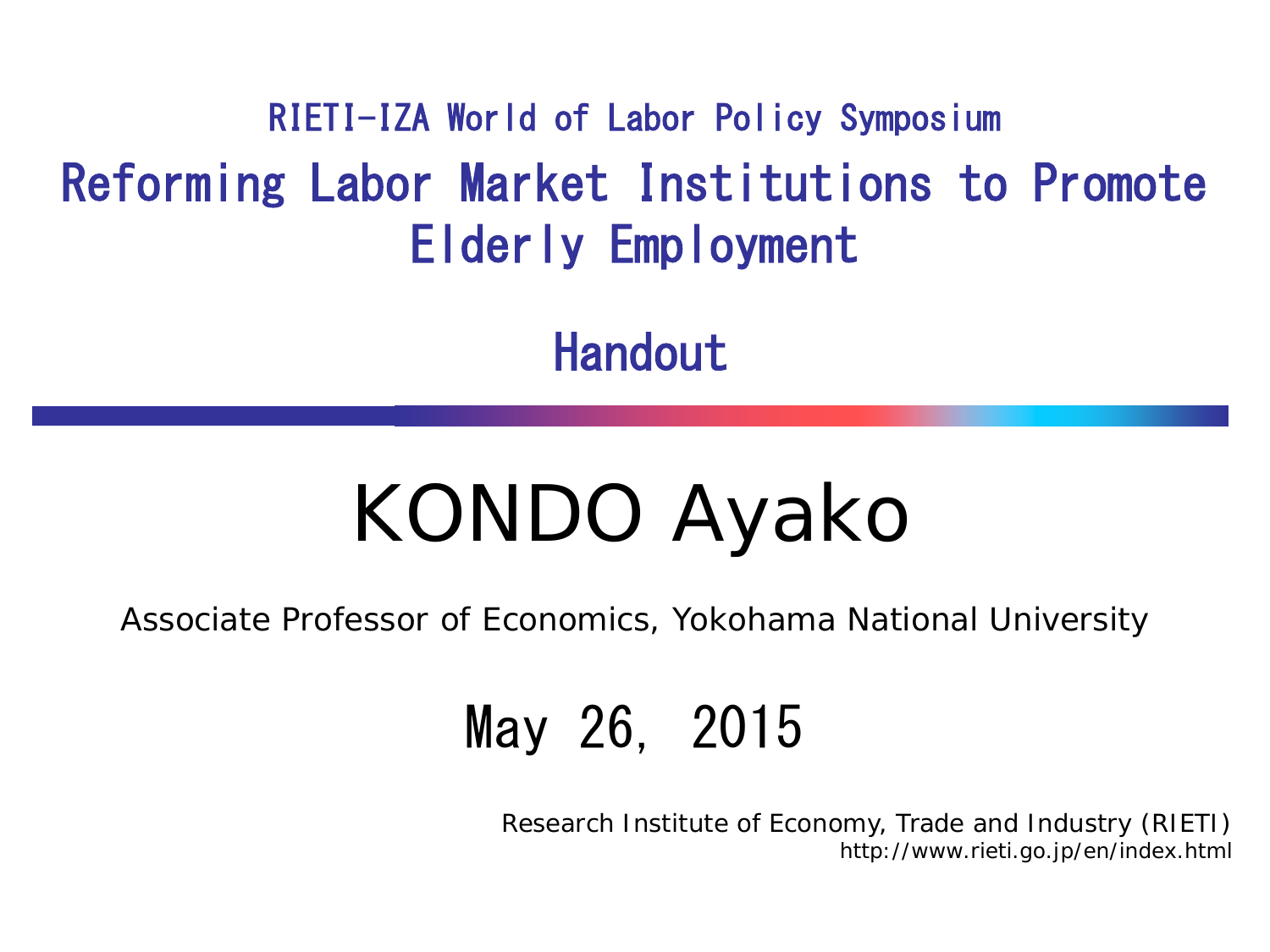## Relations between Employment Situation and Legislative Reform of Elderly Employment

Ayako Kondo Yokohama National University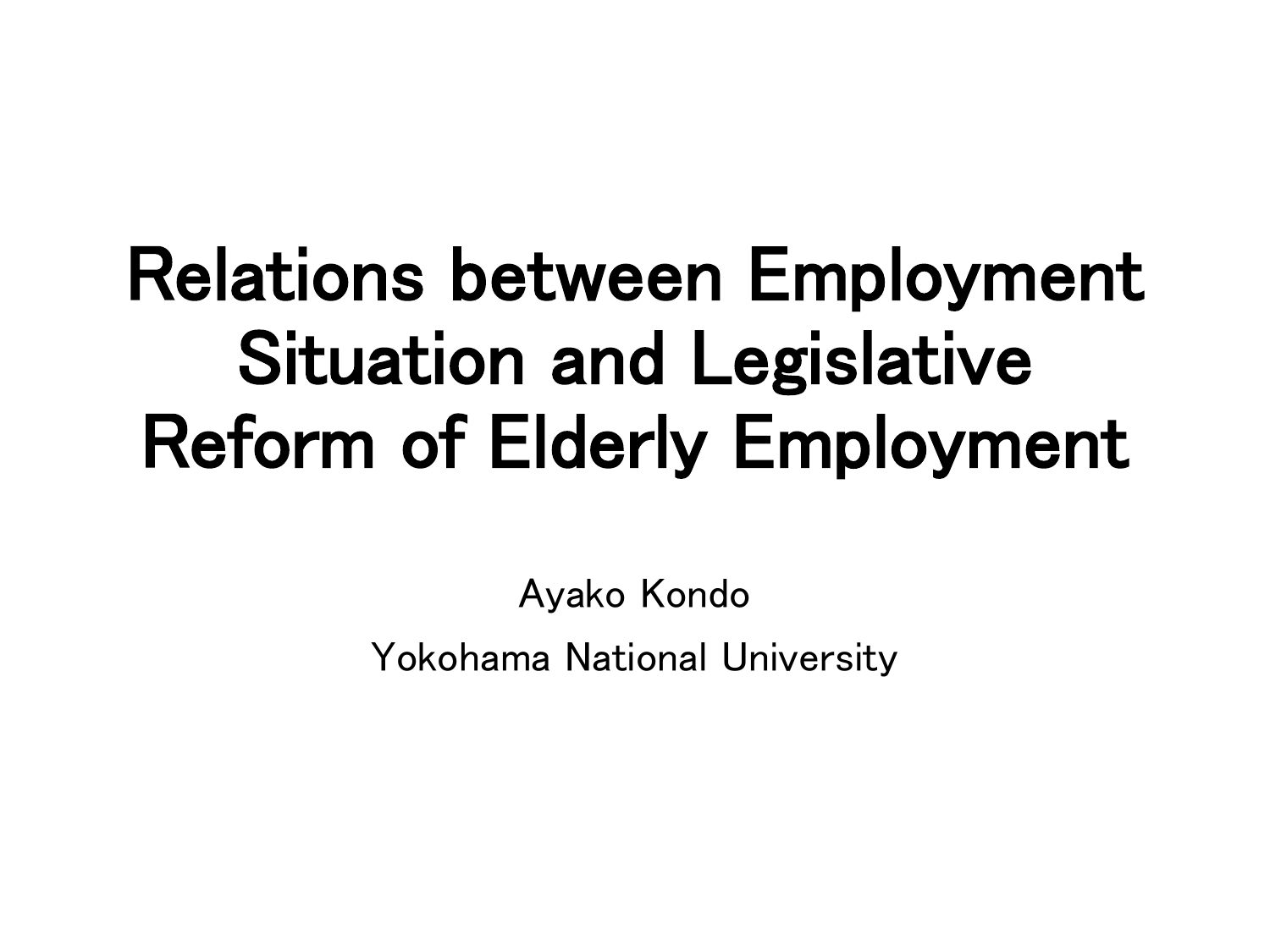## **Outline**

- 1. Basic facts about elderly employment in Japan
- 2. Legislative reforms in the 2000s
	- ⁻ Pension reforms
	- ⁻ Elderly Employment Stabilization Law
- 3. Who were affected by the reforms
- 4. Preview of existing empirical research in Japan
	- ⁻ Pension reforms and elderly labor supply
	- ⁻ Effects of the EESL revision on employment
	- ⁻ Substitution effect for younger workers
- 5. What we need to learn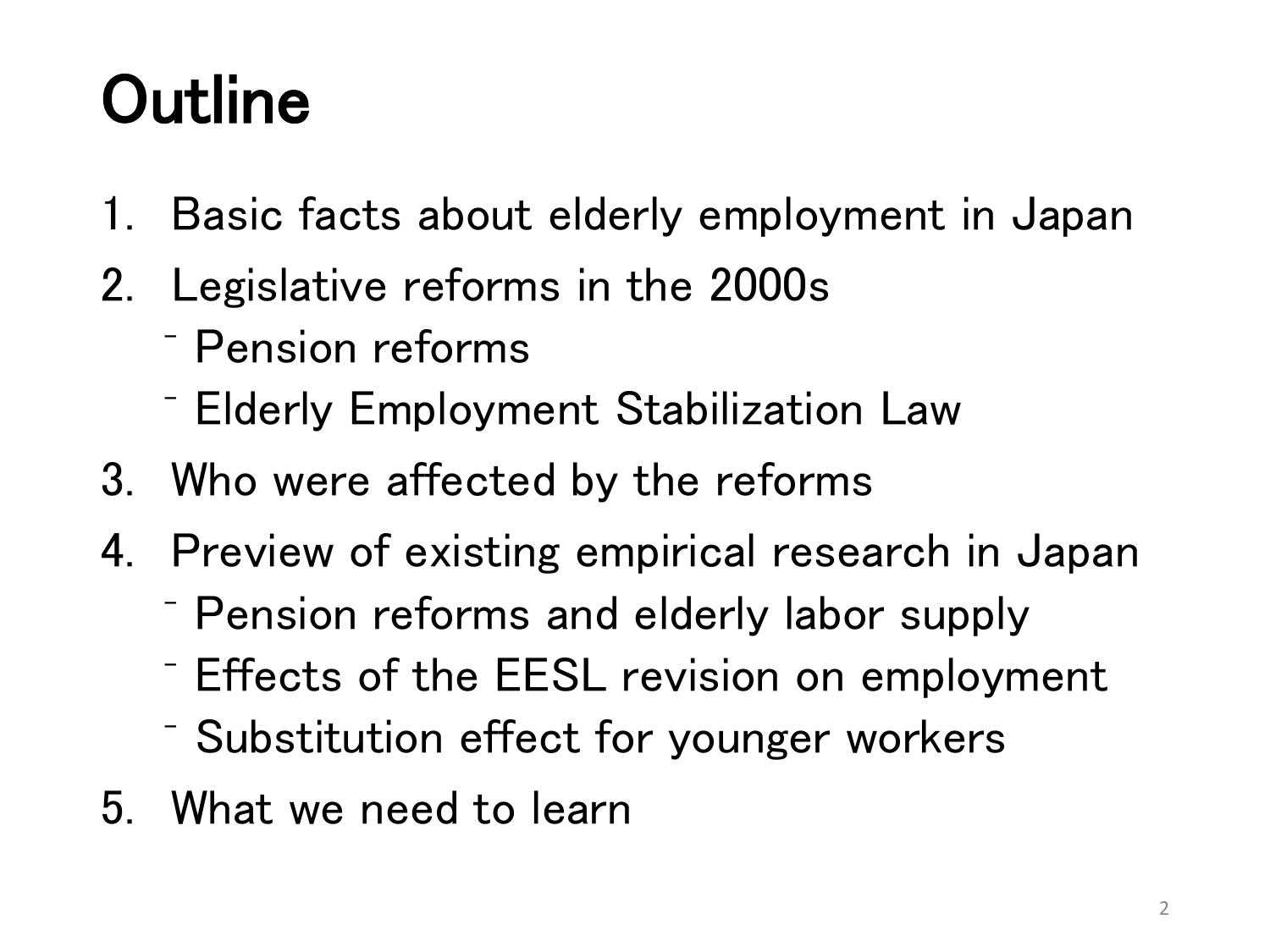## Population Pyramid (as of 2010)



Source: Population Census website http://www.stat.go.jp/data/kokusei/2010/kouhou/useful/u01\_z19.htm 3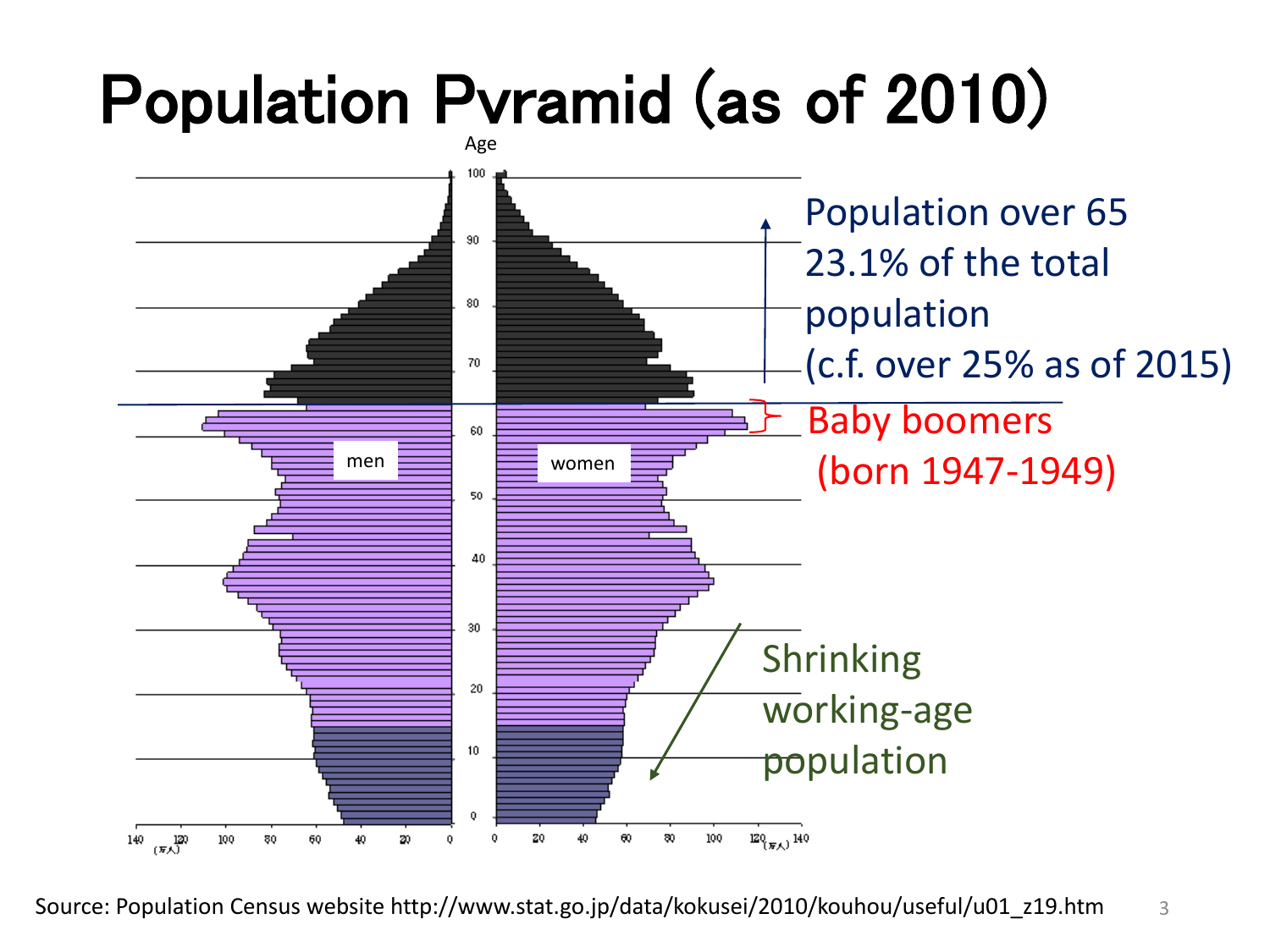### Labor force participation rate (LFP) and employment to population rate (Emp) by age: (1) Men

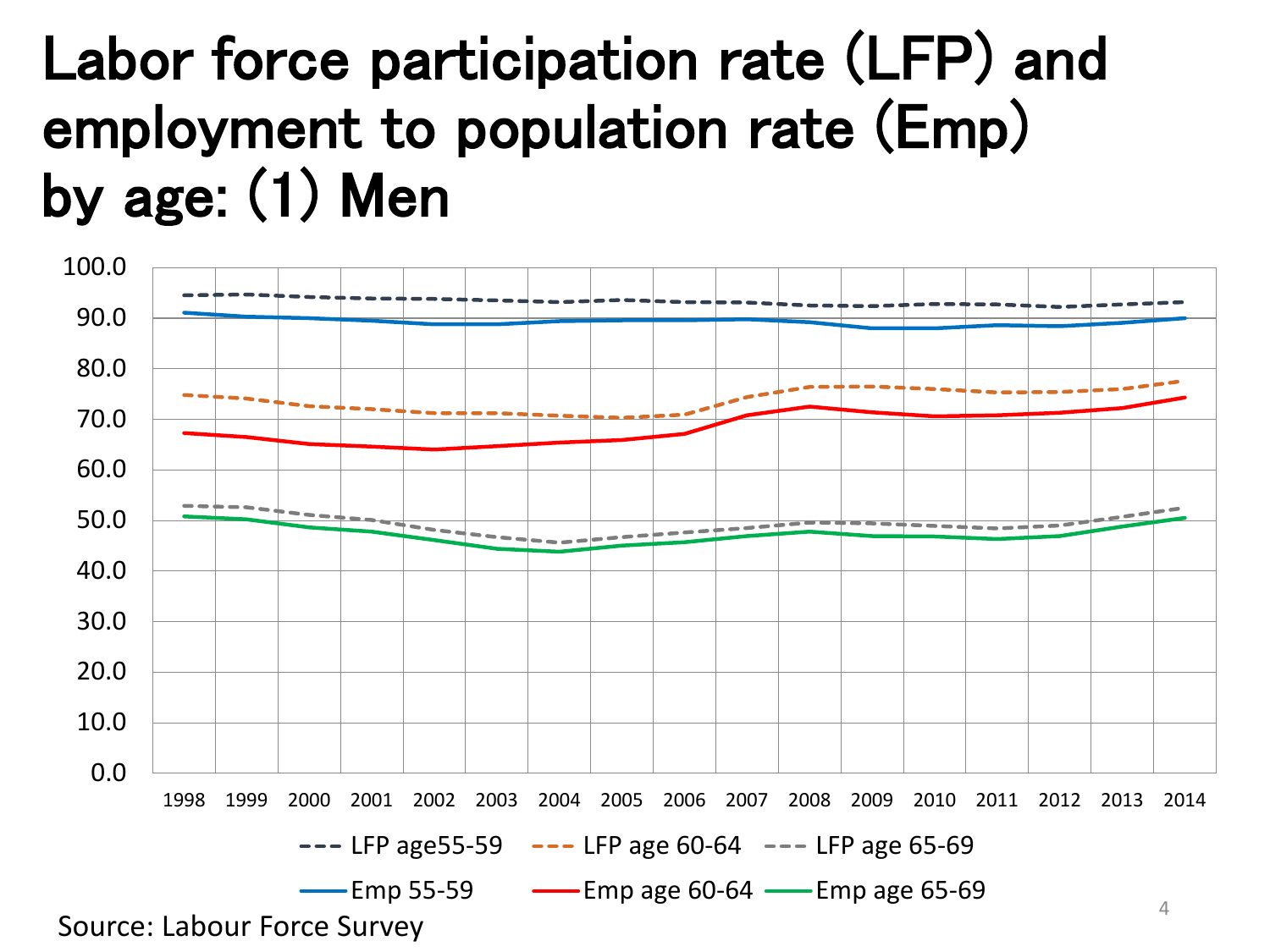### Labor force participation rate (LFP) and employment to population rate (Emp) by age: (2) Women



Source: Labour Force Survey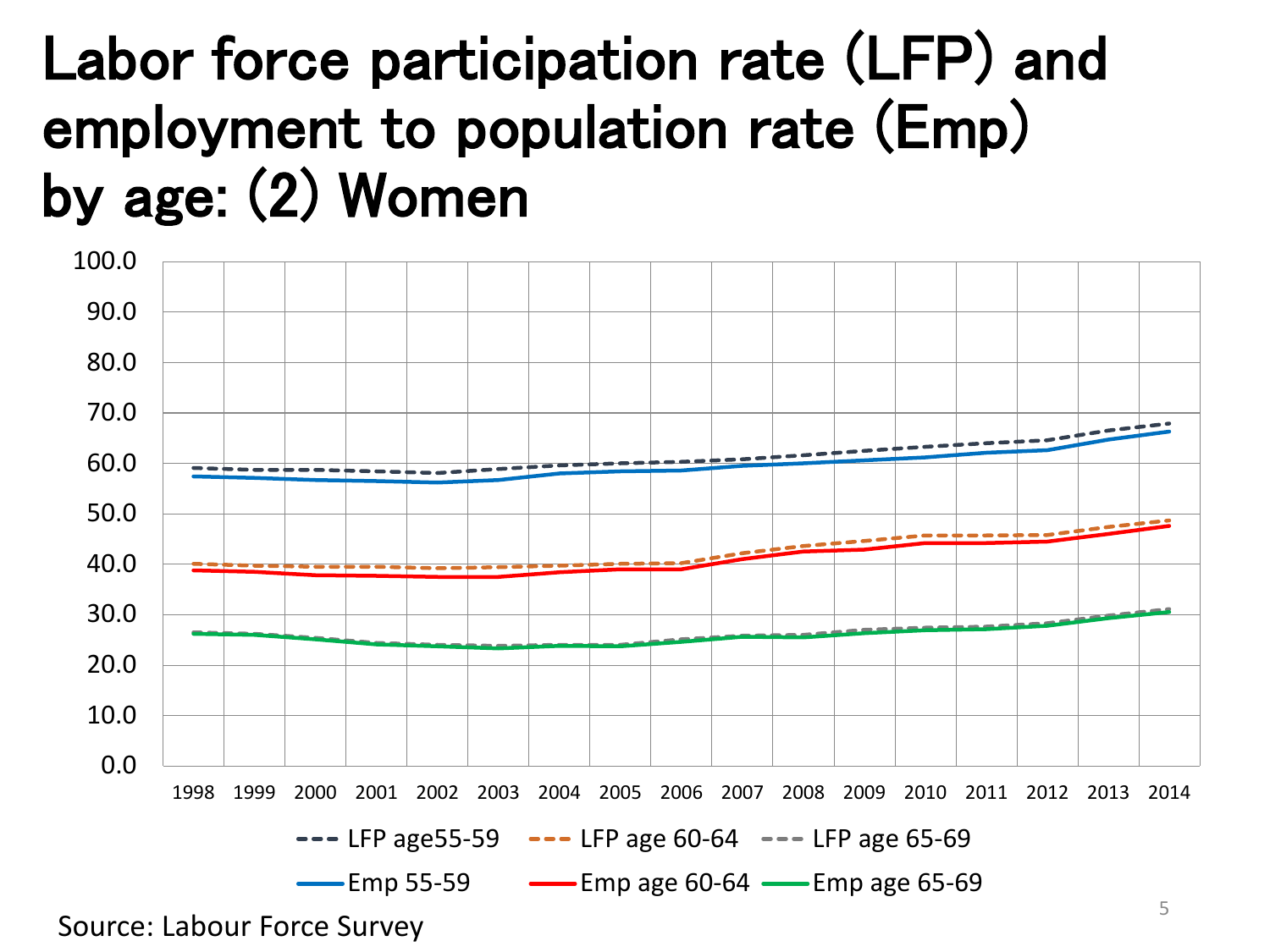#### Employment rates of elderly, selected OECD countries (as of 2011)

|                | <b>Male age</b><br>60-64 | Male age<br>$65-$ | <b>Female age</b><br>60-64 | <b>Female age</b><br>$65-$ |
|----------------|--------------------------|-------------------|----------------------------|----------------------------|
| <b>Japan</b>   | 70.9                     | 27.6              | 44.2                       | 13.1                       |
| <b>US</b>      | 54.7                     | 21.3              | 47.2                       | 13.1                       |
| <b>UK</b>      | 55.1                     | 11.9              | 34.2                       | 6.3                        |
| <b>Germany</b> | 52.2                     | 6.6               | 36.3                       | 3.1                        |
| <b>France</b>  | 20.4                     | 2.8               | 17.4                       | 1.4                        |
| <b>Italy</b>   | 29.5                     | 5.6               | 12.8                       | 1.3                        |
| Sweden         | 68.4                     | 15.7              | 58.5                       | 8.0                        |
| <b>Korea</b>   | 69.6                     | 39.6              | 41.3                       | 21.4                       |

Source: OECD Database 6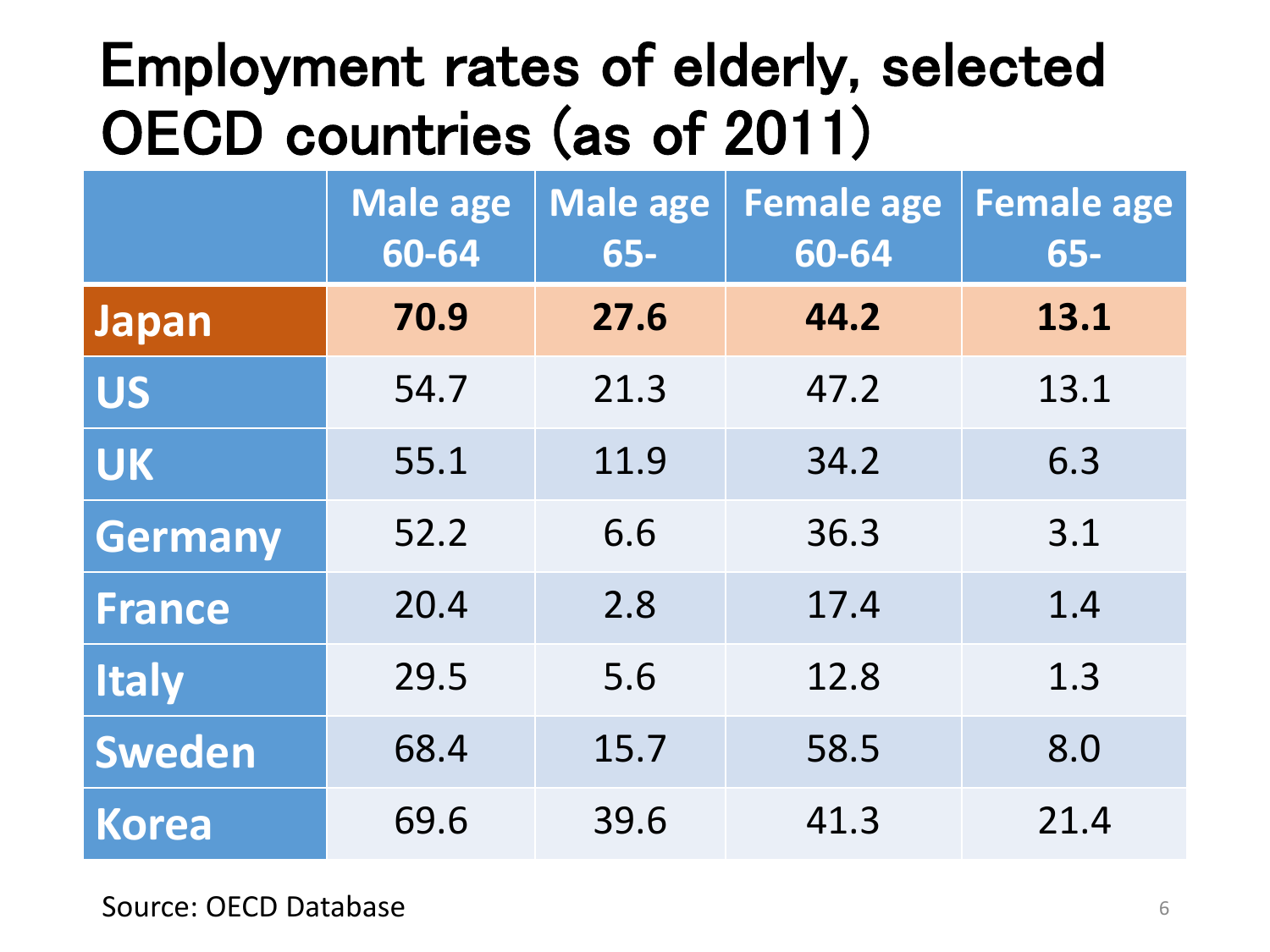## Legislative Reforms in the 2000s

- Two major changes
	- ⁻ Pension reforms
	- ⁻ Revision of Elderly Employment Stabilization Law (EESL; 高年齢者雇用安定法)
- Pension reforms come first, and then the EESL was revised accordingly
- Both reforms mainly affected men in their early 60s
	- ⁻ Target was regular employees reaching 60, the mandatory retirement age
	- Most female workers in these cohorts are non-<br>regular workers
	- $\overline{\phantom{a}}$  Little legislative changes for those older than 65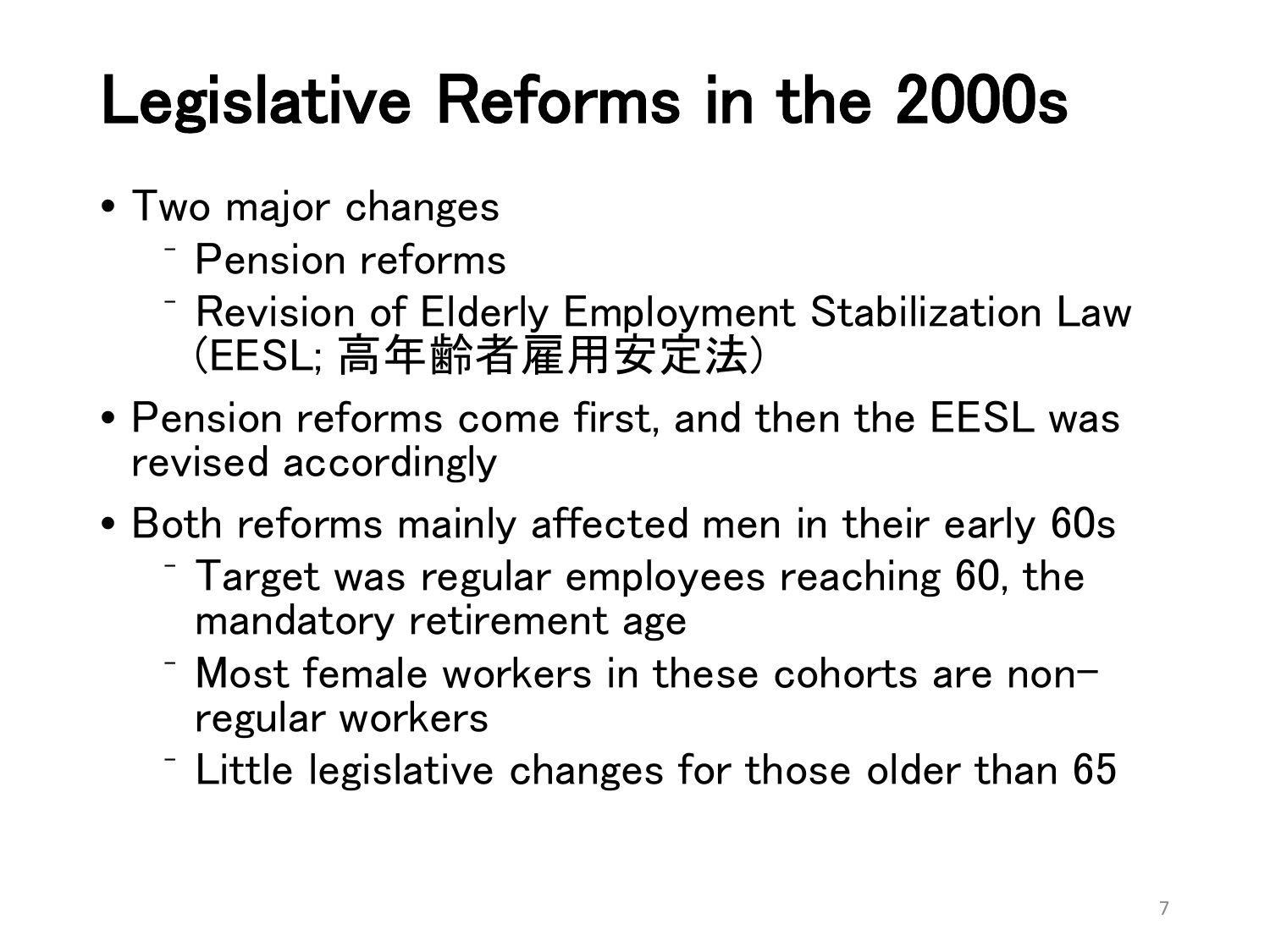## Public Pension System in Japan

- National Pension (国民年金): basic pension for everyone, eligibility age is 65. About ¥60,000 per month. No changes except for minor changes in the amount of contributions and benefits.
- Employees' Pension (厚生年金) for private company employees and Mutual Aid Pension (共済年金) for public sector employees
	- ⁻ Basic part (定額部分): equivalent to National Pension except that eligibility age was 60 until 2000 (for those born before March 1941), then gradually rose up to 65 (for those born after April 1949)
	- ⁻ Proportional part (報酬比例部分): additional benefit proportional to earnings in the past, eligibility age remained 60 until 2013.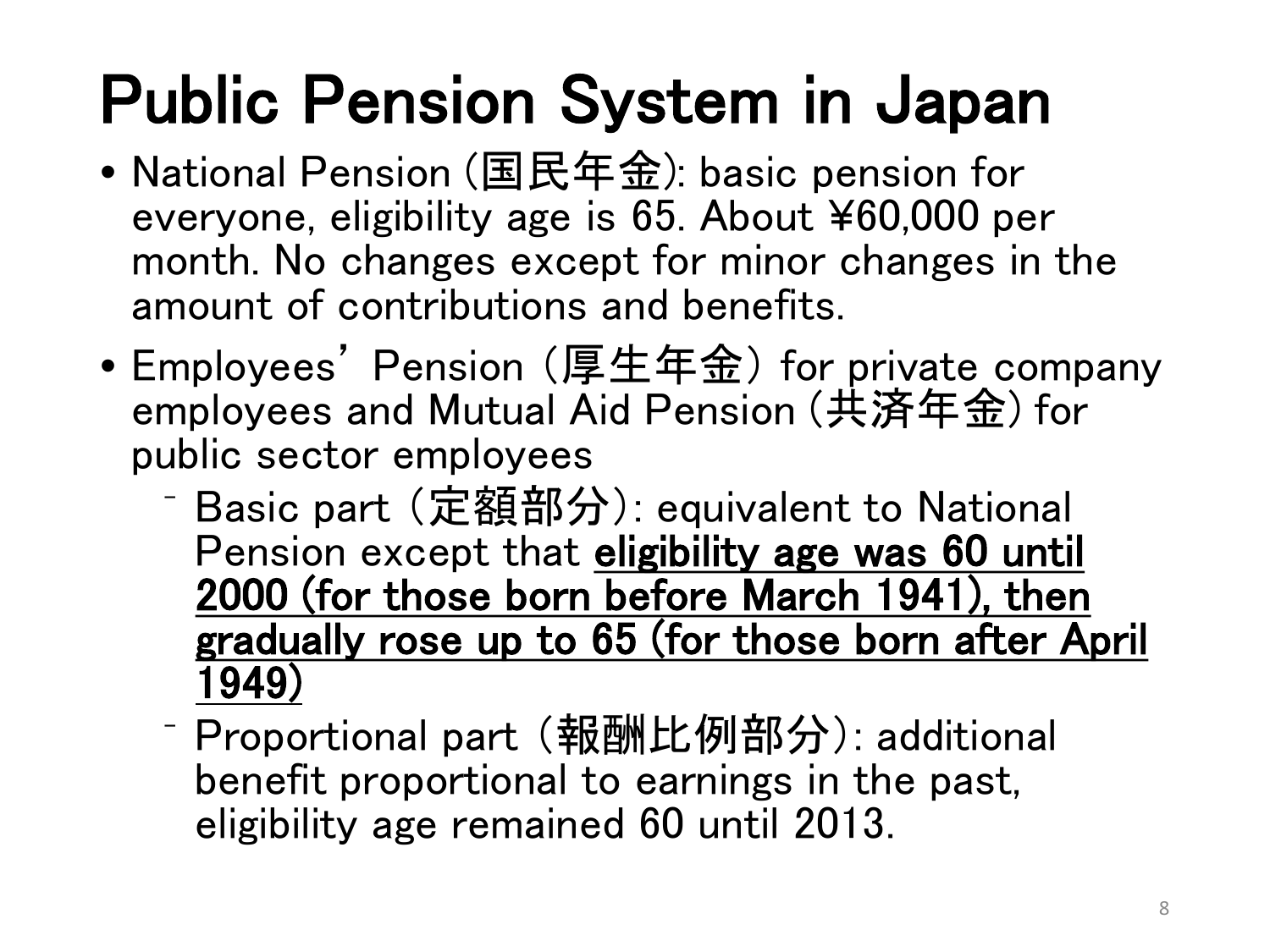#### Reform in the earnings test of Employee's Pension (在職老齢年金制度)

- The amount of monthly pension benefit is reduced as the recipient's earnings increase  $\Rightarrow$  discourage labor supply of workers older than pension eligible age
- Until April 2005,
	- ⁻ All recipients with positive earnings suffered a 20% reduction in their pension benefits, regardless of their earnings.
	- $\overline{\phantom{a}}$  In addition, if pension benefit + earnings  $>$  ¥280,000/month, (pension benefit + earnings 280,000)/2 is subtracted from the pension benefit. Equivalent to 50% tax on extra earnings.
	- $\overline{\phantom{a}}$  if pension benefit + earnings > ¥460,000, (pension benefit + earnings  $-$  460,000) is subtracted from the pension benefit.
- In April 2005, to weaken this discouragement effect, the 20% reduction of all with positive earnings was abolished.
	- This change was applied not cohort by cohort, but everyone above 60 since April 2005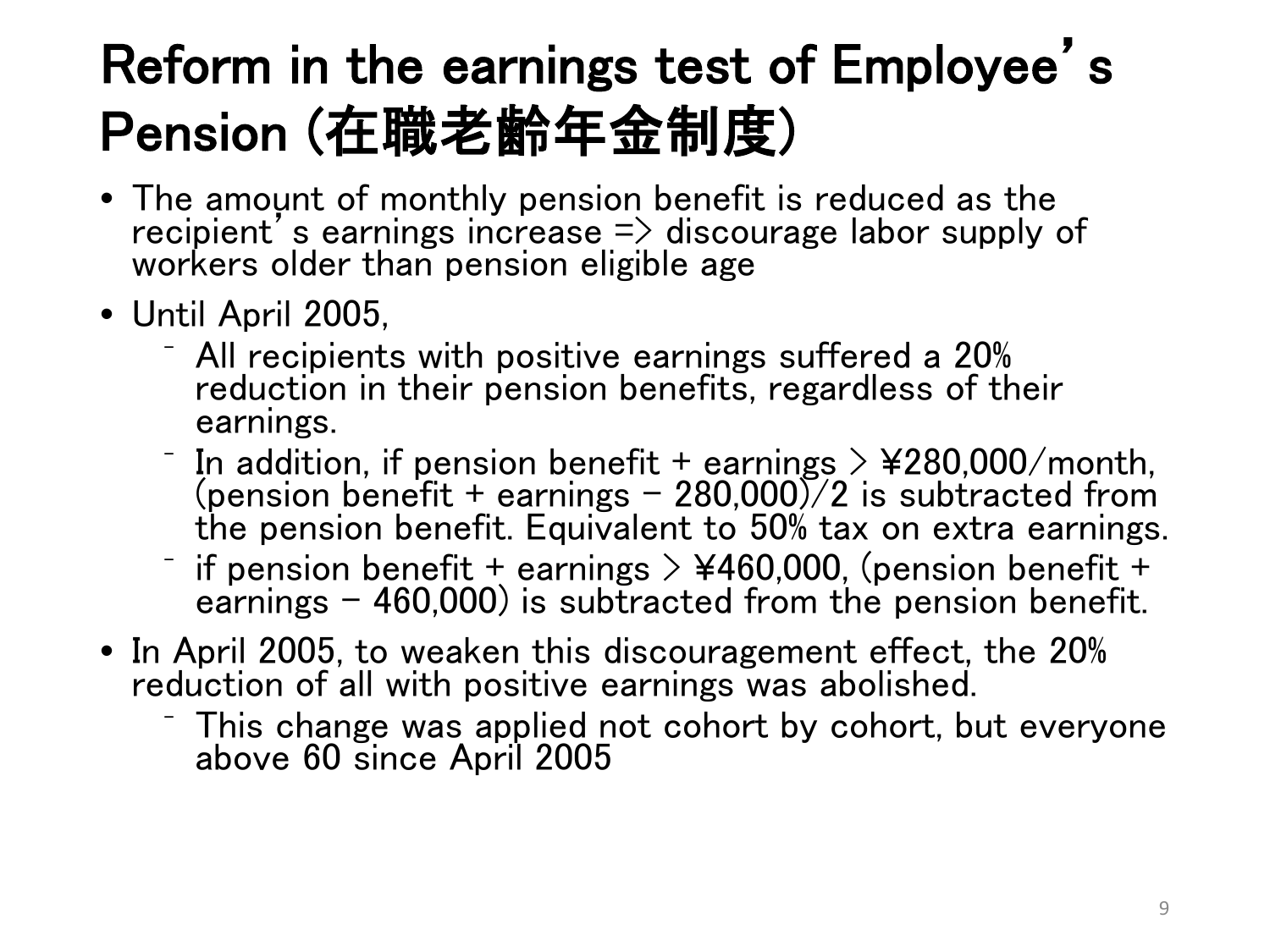## EESL revision in 2006

- EESL: intended to protect employment of older workers.
- Before 2006 revision
	- ⁻ The EESL was prohibited to set mandatory retirement age younger than 60
	- ⁻ Until 2001, eligibility age for full pension benefit was also  $60 \Rightarrow$  most people can work until they can start to receive full pension benefit
	- But, since 2001, people can no longer receive full pension benefit right after mandatory retirement
- The revision in 2006 intended to fill this gap between mandatory retirement and pension eligibility age
- The revised EESL mandated employers to "institute a system to continue employment" up to the pension eligibility age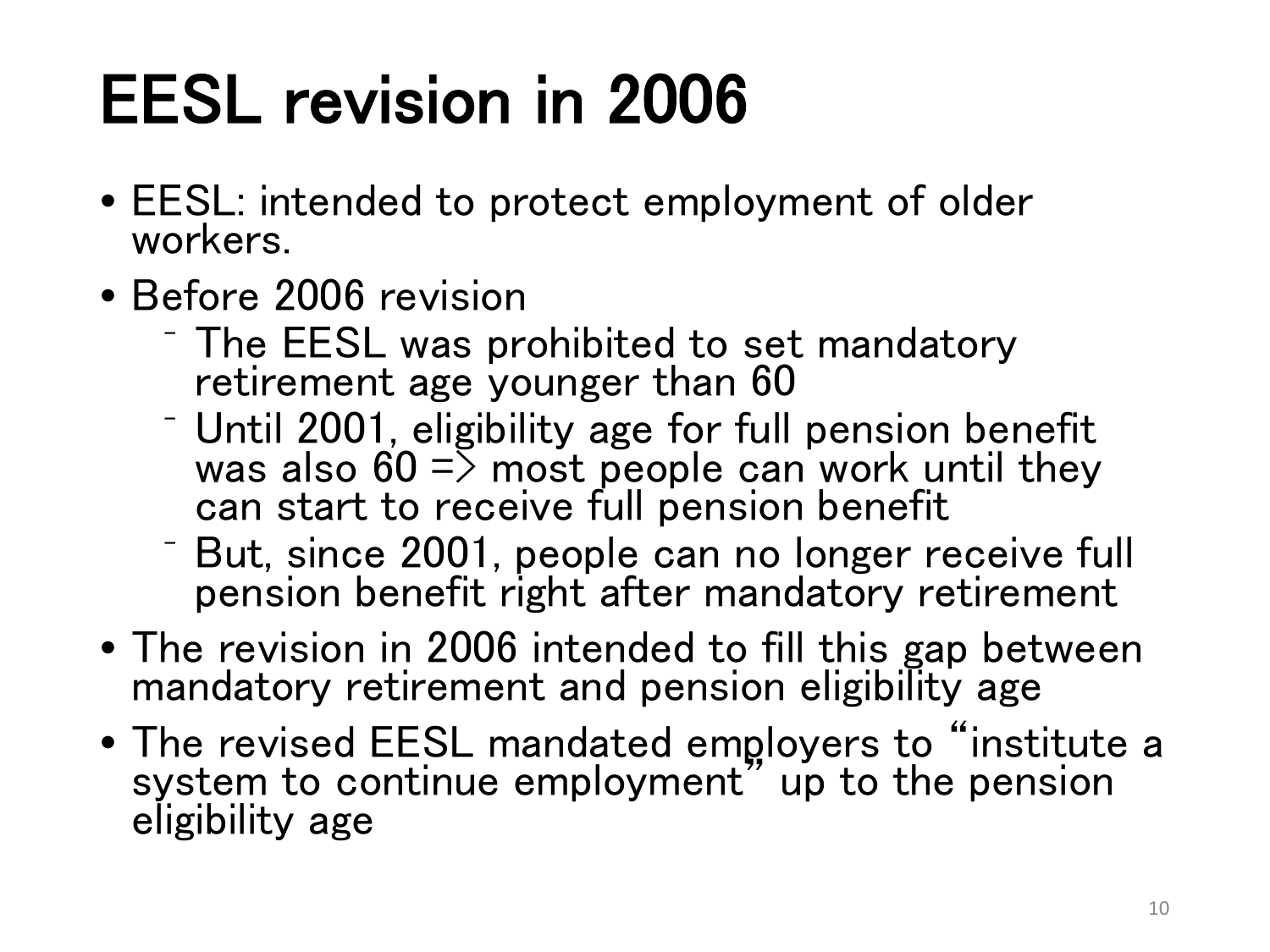### "institute a system to continue employment"

- The employers have to <u>offer</u> job opportunities for continued employment until the age specified by the law.
- Not equal to raising the mandatory retirement age
	- ⁻ Raising the mandatory retirement age means that the employer continues to hire the worker on the same contract.
- "Continued employment" in the EESL does not rule out
	- Mandatory retirement (= the termination of regular employment contract) at age 60 accompanied with re- employment as a non-regular staff with much lower wages.
	- ⁻ offering financial incentive to retire earlier by setting higher severance pay bonus conditional on early retirement
- This kind of continued employment after the mandatory "retirement" was quite common even before the EESL revision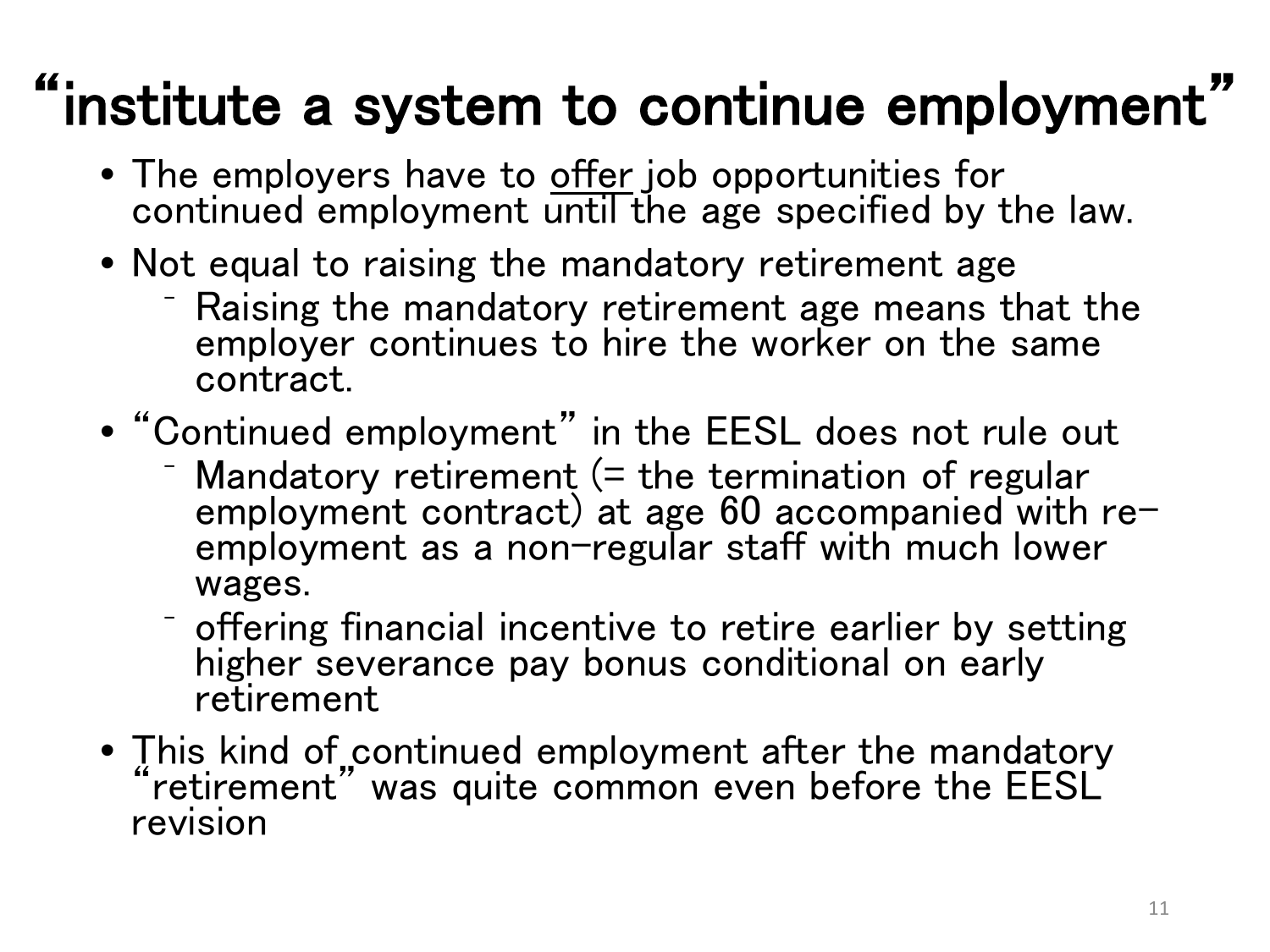## Timings of policy changes by cohort

| <b>Cohort</b><br>born | Age until which employers are<br>legally obliged to continue<br>employment | <b>Eligibility age for full</b><br>pension benefits |       |         |
|-----------------------|----------------------------------------------------------------------------|-----------------------------------------------------|-------|---------|
| 1938                  | 60                                                                         |                                                     | 60    |         |
| 1939                  | 60                                                                         | 60                                                  |       |         |
| 1940                  | 60                                                                         | 60                                                  |       |         |
| 1941                  | 60                                                                         |                                                     | 61    | Pension |
| 1942                  | 60                                                                         |                                                     | 61    | Reform  |
| 1943                  | 60                                                                         | 62                                                  | 2001- |         |
| 1944                  | 60                                                                         |                                                     | 62    |         |
| 1945                  | 60                                                                         |                                                     | 63    |         |
| 1946                  | 63                                                                         | <b>EESL</b>                                         | 63    |         |
| 1947                  | 64                                                                         | revision                                            | 64    |         |
| 1948                  | 64                                                                         | 2006                                                | 64    |         |
| 1949                  | 65                                                                         |                                                     | 65    |         |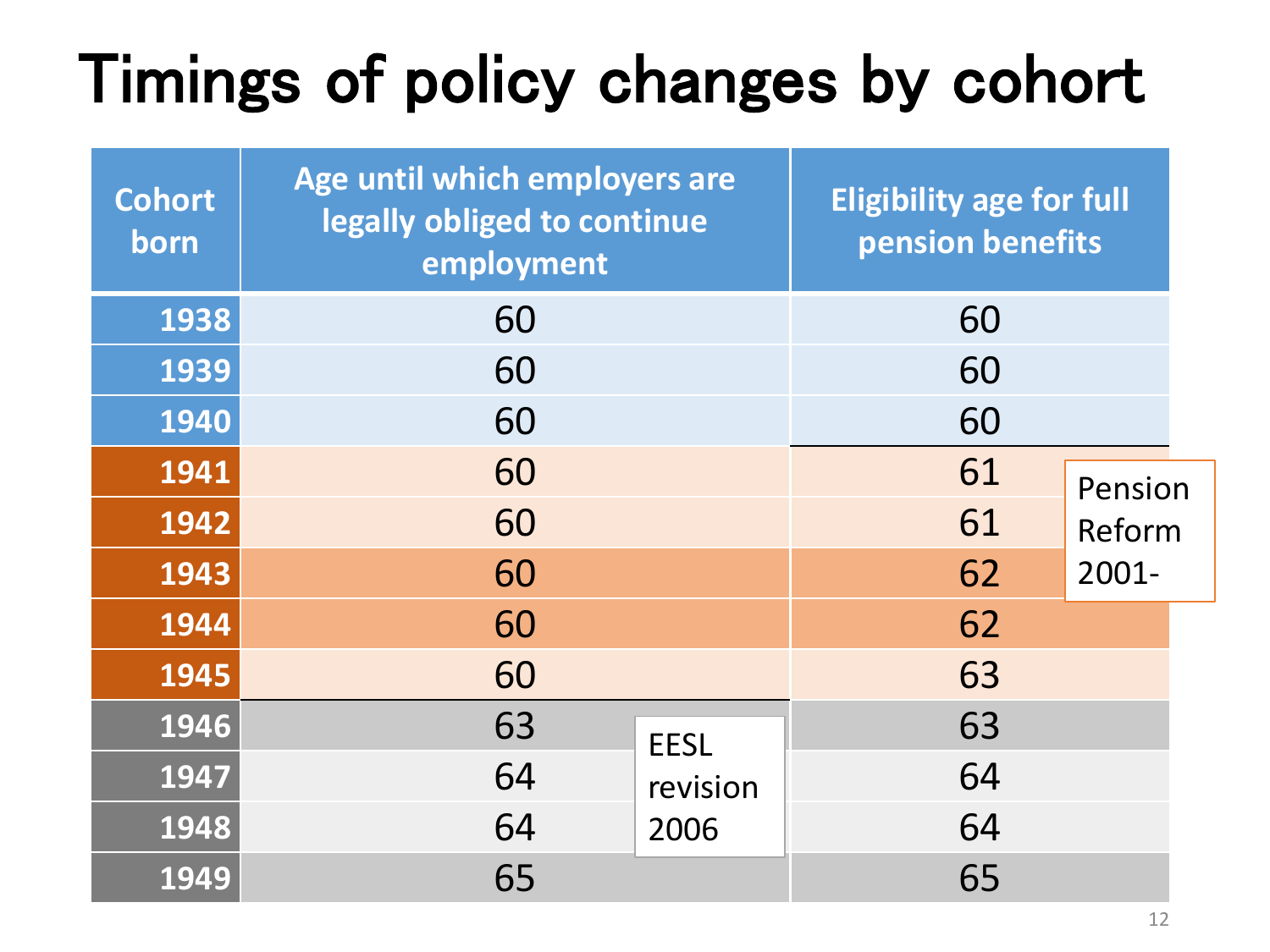### Who were affected by the reforms

- Only salaried workers should be affected
	- <sup>⁻</sup> Pension eligibility age for people who were self- employed is 65, so no gradual rise.
	- ⁻ The EESL is also irrelevant to the self employed.
- About 75% of men aged 59 are salaried workers.
	- ⁻ 15% are self-employed, 10% are not employed.
- Women are less likely to be affected because
	- ⁻ Most of them are non-regular workers who were not protected by the EESL
	- ⁻ Pension eligibility age of female workers in private sector raised 5 years later
- Among male salaried workers, employees in large firms are affected more (continued to next slide)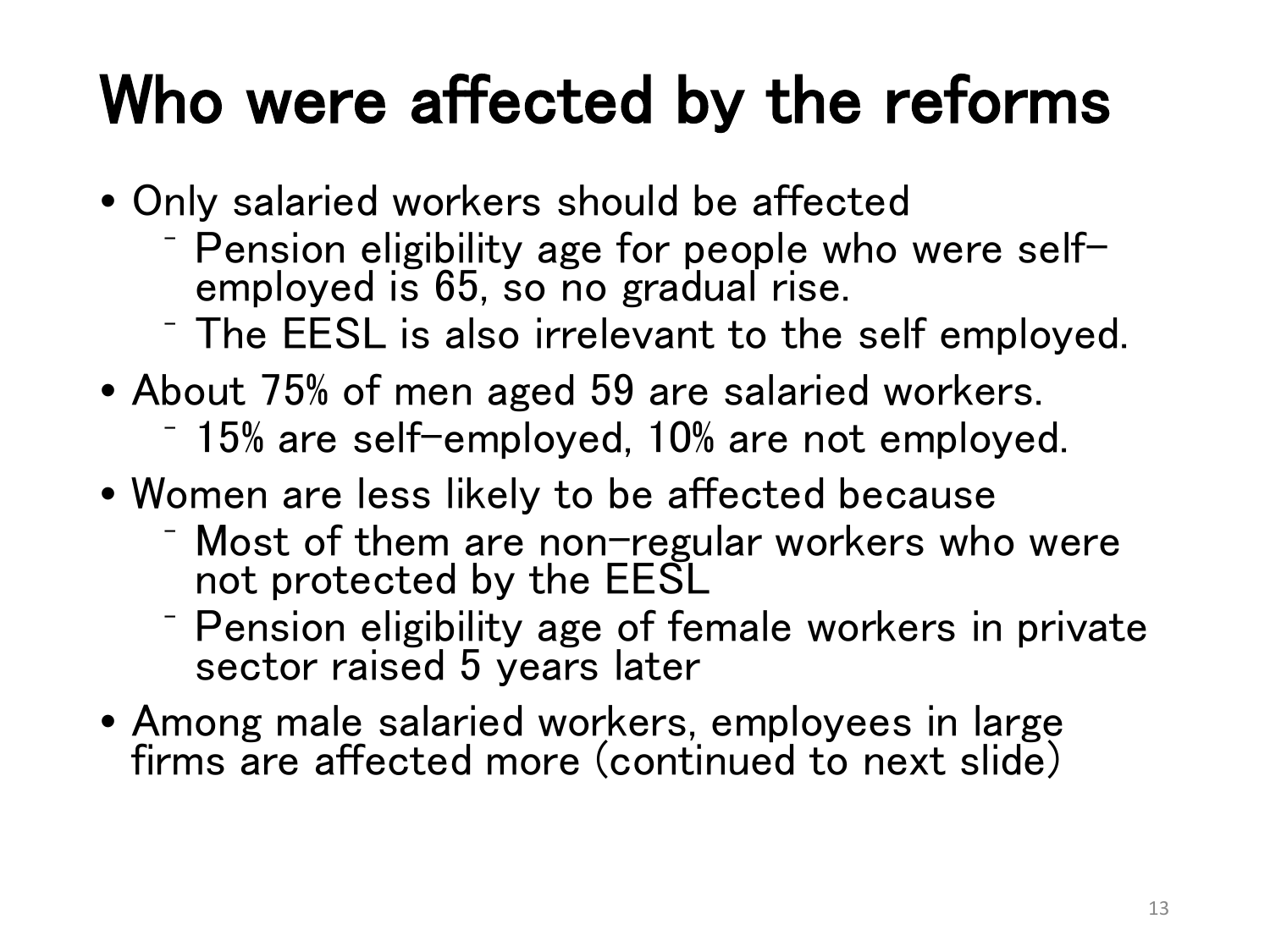### Difference in the effects across firms size

- Employees in large firms are affected more by the policy changes, especially the EESL revision, because
	- ⁻ Mandatory retirement policy is likely to be implemented more strictly in large firms
	- ⁻ Many workers in smaller firms continued to work after age 60 even before the policy reforms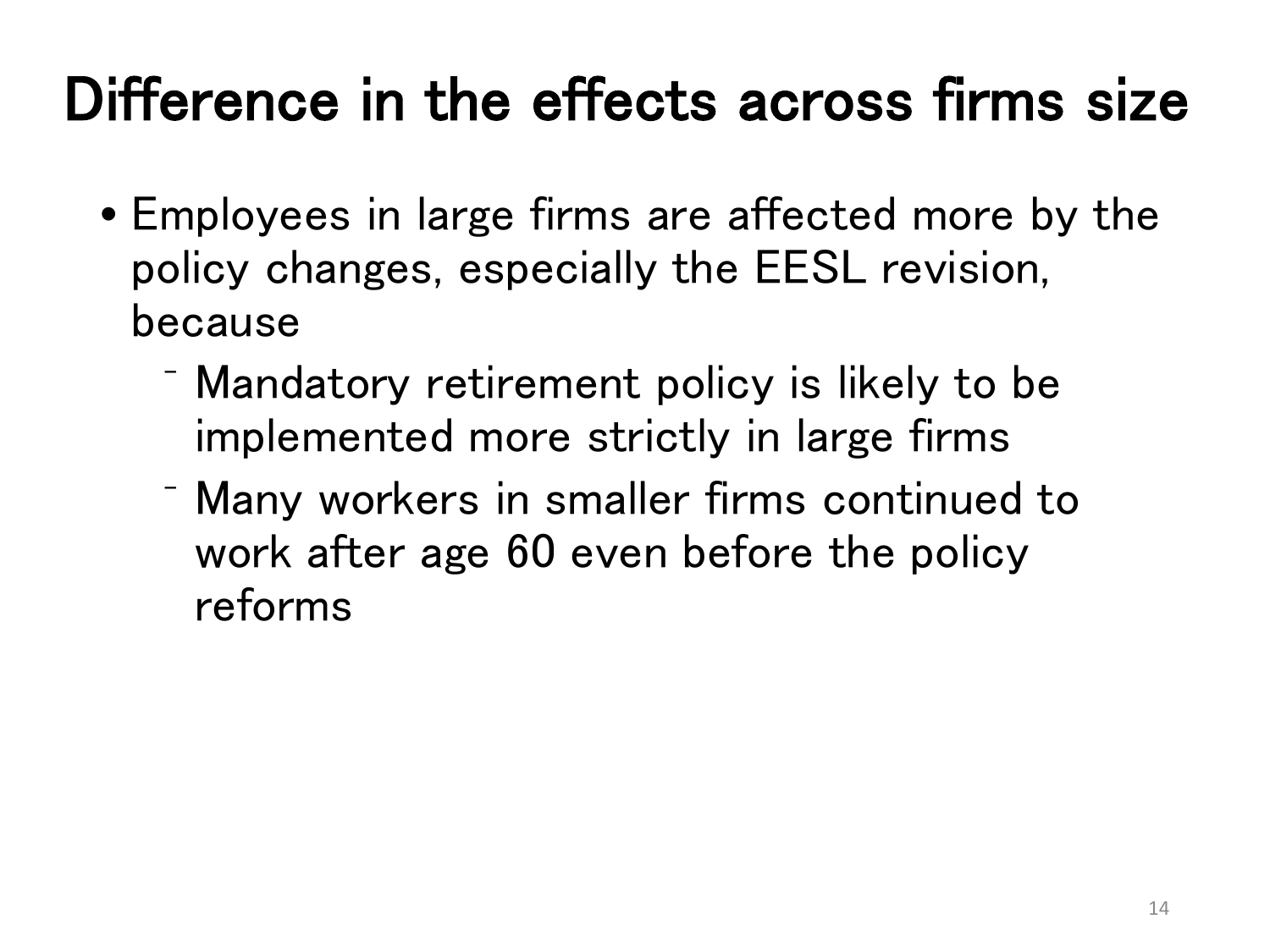#### Population ratio of employees at large firms and small firms (men, age 55-65)





Small : <100 employees Middle size: 100-499 Large: >=500

Source: Author's calculation from Labour Force Survey (originally published in Kondo 2014)

Graphs by categ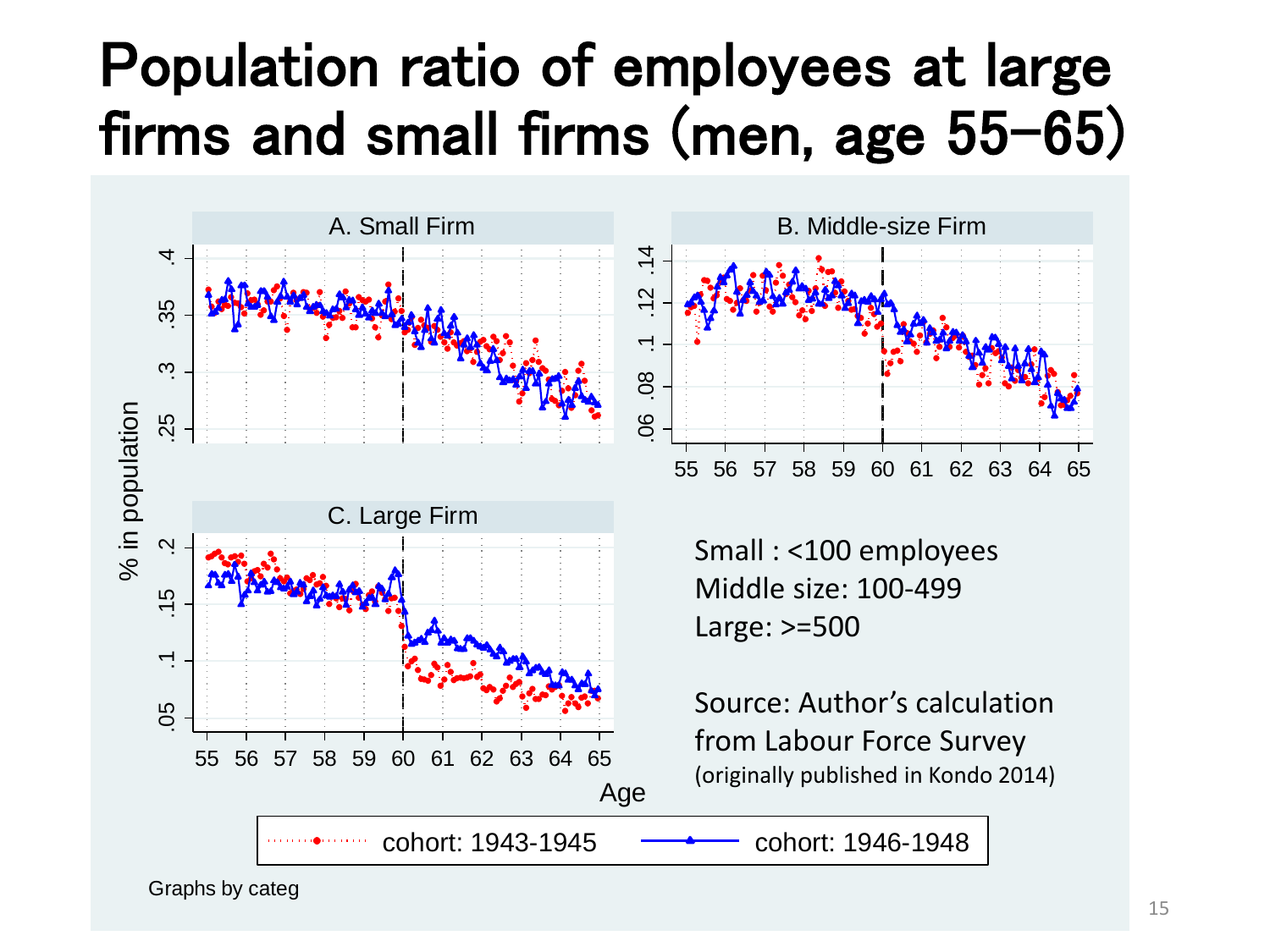Differences in retirement policy between small and large establishments, before and after EESL revision

|                                                                                                                                 | 2004 (before 2008 (after |  | revision) revision)           |  |
|---------------------------------------------------------------------------------------------------------------------------------|--------------------------|--|-------------------------------|--|
|                                                                                                                                 |                          |  |                               |  |
|                                                                                                                                 |                          |  | small   large   small   large |  |
| <b>Mandatory retirement age at 65 or</b><br>older (incl. no mandatory retirement)                                               | 38.2% 1.7% 40.7% 2.5%    |  |                               |  |
| % workers who continued to work<br>after 60 (among establishments with<br>formal rule of reemployment<br>/employment extension) | 77.1% 27.4% 82.2% 53.5%  |  |                               |  |

Source: Survey on Employment Conditions of Older Persons (高年齢者就業実態調査)

Small: establishments with 5-29 employees, large: establishments with 100- employees.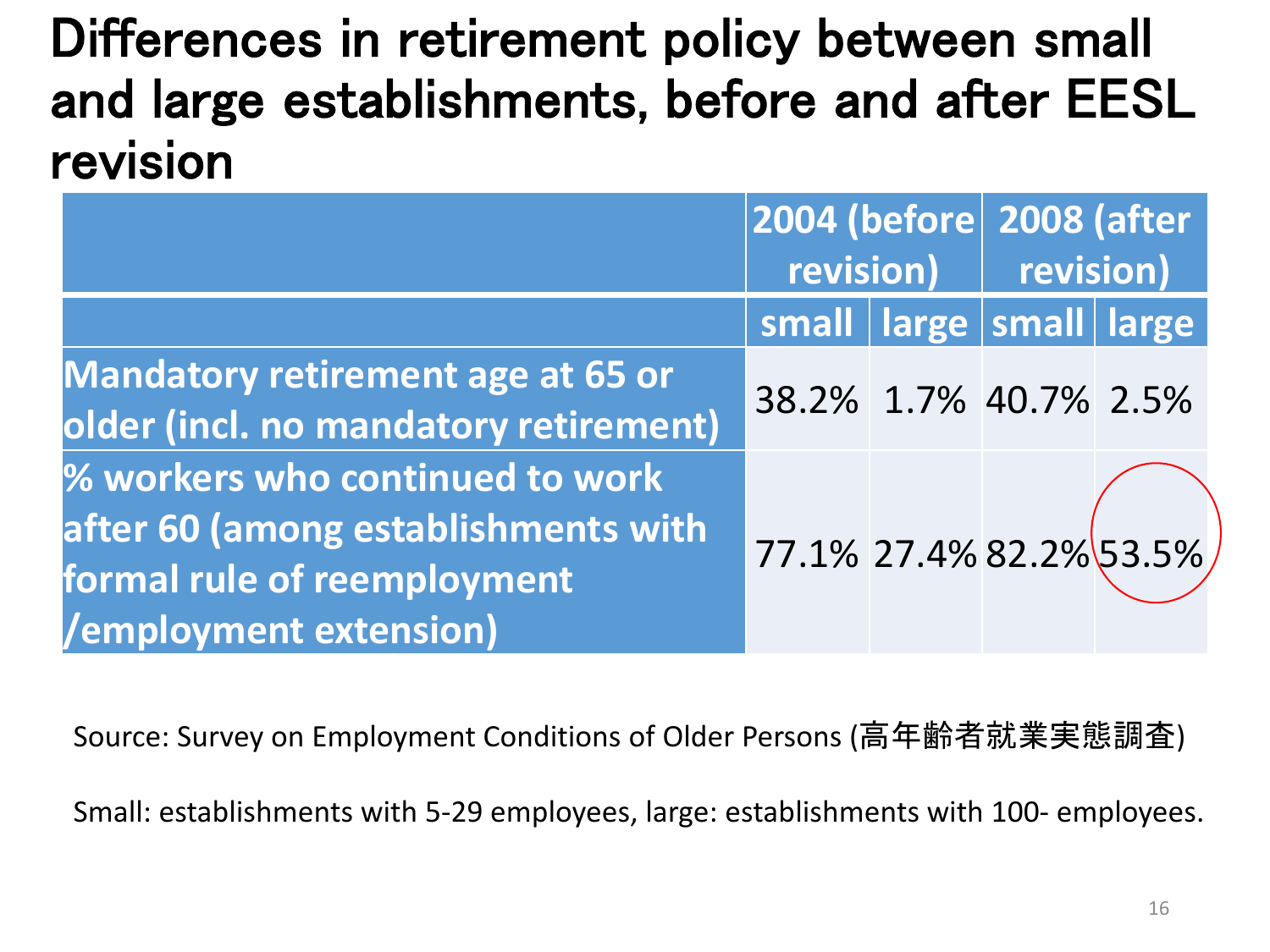### Existing research (1) pension and elderly labor supply

- The earnings test reform affect labor supply of men near the threshold: Abe (2001), Oishi and Oshio (2000)
	- ⁻ Evidence from the previous reforms in 1989 and 1994.
- The effect of the rise in eligibility age is not clear
	- ⁻ There seems to be some positive effect, though not robust (Kondo and Shigeoka 2015, Ishii and Kurosawa 2009)
- Combined with the revised EESL, the pension reform may have stronger effect (Kondo and Shigeoka 2015)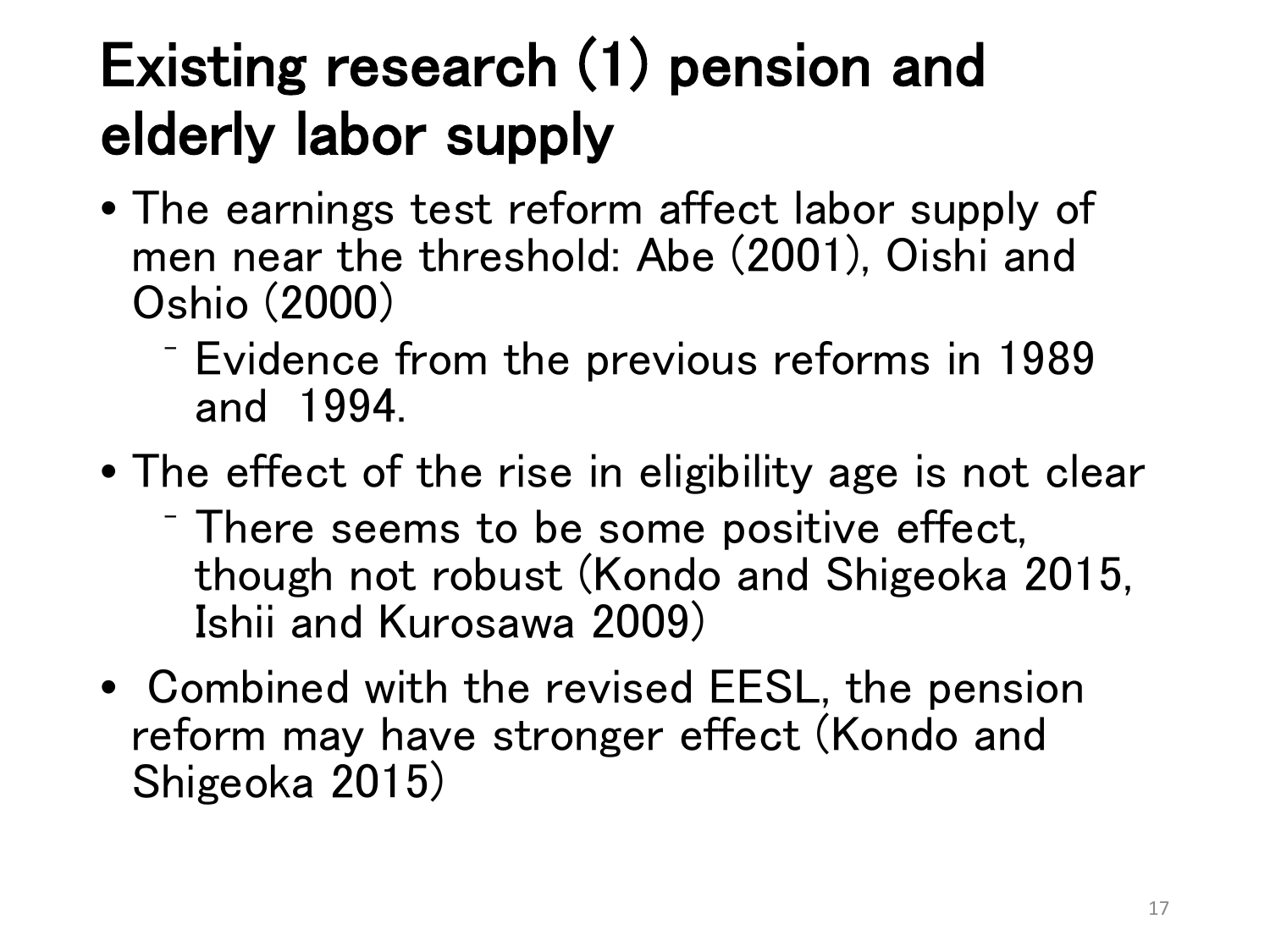### Existing research (2) effect of the EESL revision on employment

- Kondo and Shigoka (2015) has found
	- ⁻ The EESL revision in 2006 actually increased the employment rate of men in their early 60s.
	- ⁻ The effect is concentrated on employees at large-sized firms, as expected.
	- ⁻ Potential complementarity between pension reform: the impact of an increase in pension eligibility age on elderly employment is slightly larger after the EESL revision
- However, the magnitude of the effect is not large to explain the entire increase in employment of men aged 60-64 during the 2000s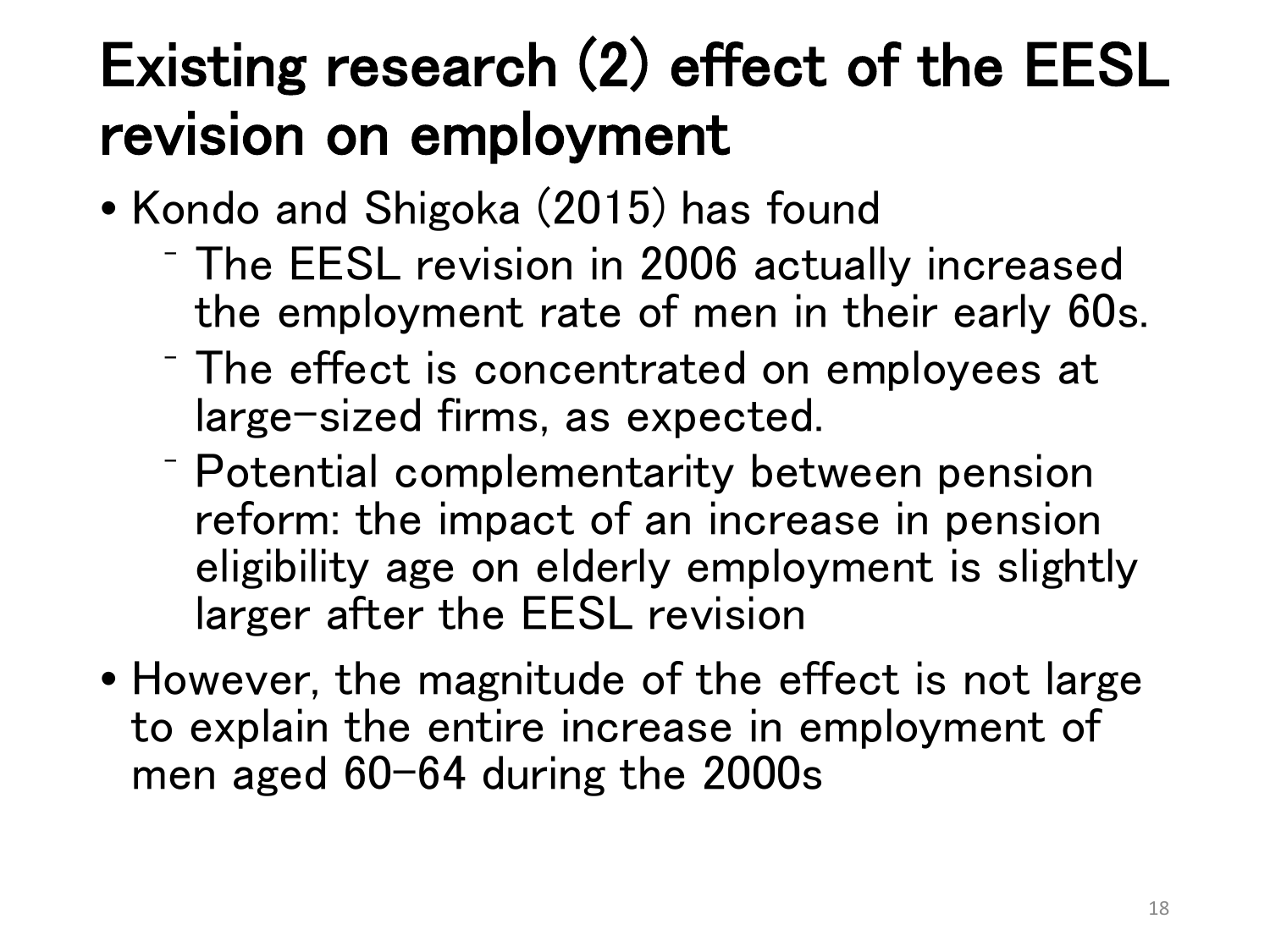|                       | (1)              | 2)          | Ø)           | $\scriptstyle{(4)}$ |
|-----------------------|------------------|-------------|--------------|---------------------|
|                       | Salaried workers | Employed at | Employed at  | Employed at         |
|                       | (total)          | Large-sized | Medium sized | Small-sized         |
|                       |                  | firm        | firm         | finn                |
| 1946 cohort           | $0.024***$       | 0.019       | 0.005        | $-0.004$            |
| $\times$ age 60 dummy | [0.006]          | [0.011]     | [0.009]      | [0.007]             |
| 1946 cohort           | $0.032***$       | $0.019*$    | $-0.002$     | 0.010               |
| $\times$ age 61 dummy | [0.007]          | [0.010]     | [0.008]      | [0.006]             |
| 1946 cohort           | 0.016            | $0.016*$    | 0.004        | $-0.008$            |
| $\times$ age 62 dummy | [0.013]          | [0.009]     | [0.009]      | [0.011]             |
| 1946 cohort           | $-0.010$         | 0.002       | $-0.005$     | $-0.010$            |
| $\times$ age 63 dummy | [0.012]          | [0.010]     | [0.007]      | [0.009]             |
| 1946 cohort           | $-0.009$         | 0.010       | 0.001        | $-0.025***$         |
| $\times$ age 64 dummy | [0.008]          | [0.009]     | [0.008]      | [0.007]             |
| Sample size           | 98,554           | 98,554      | 98,554       | 98,554              |
| R2                    | 0.050            | 0.022       | 0.006        | 0.007               |

Table 4: The effect of EESL revision on the population ratio of salaried workers at firms of different sizes (Difference-in-Difference 1945 vs 1946)

Note: Standard errors with clustering for year×cohort group are presented in brackets. \*, \*\*, \*\*\* indicate coefficients are statistically significantly different from 0 at the 10%, 5%, 1% level, respectively. Salaried workers do not include the self-employed. The size of firms is as follows: large-sized firm (500-), medium-sized firm (100-499), and small-sized firm (-99). Control variables omitted from the table include age dummies, cohort dummy, regional unemployment rate, region dummies, and population size of men in the same age and region.

Kondo and Shigeoka (2015)  $19$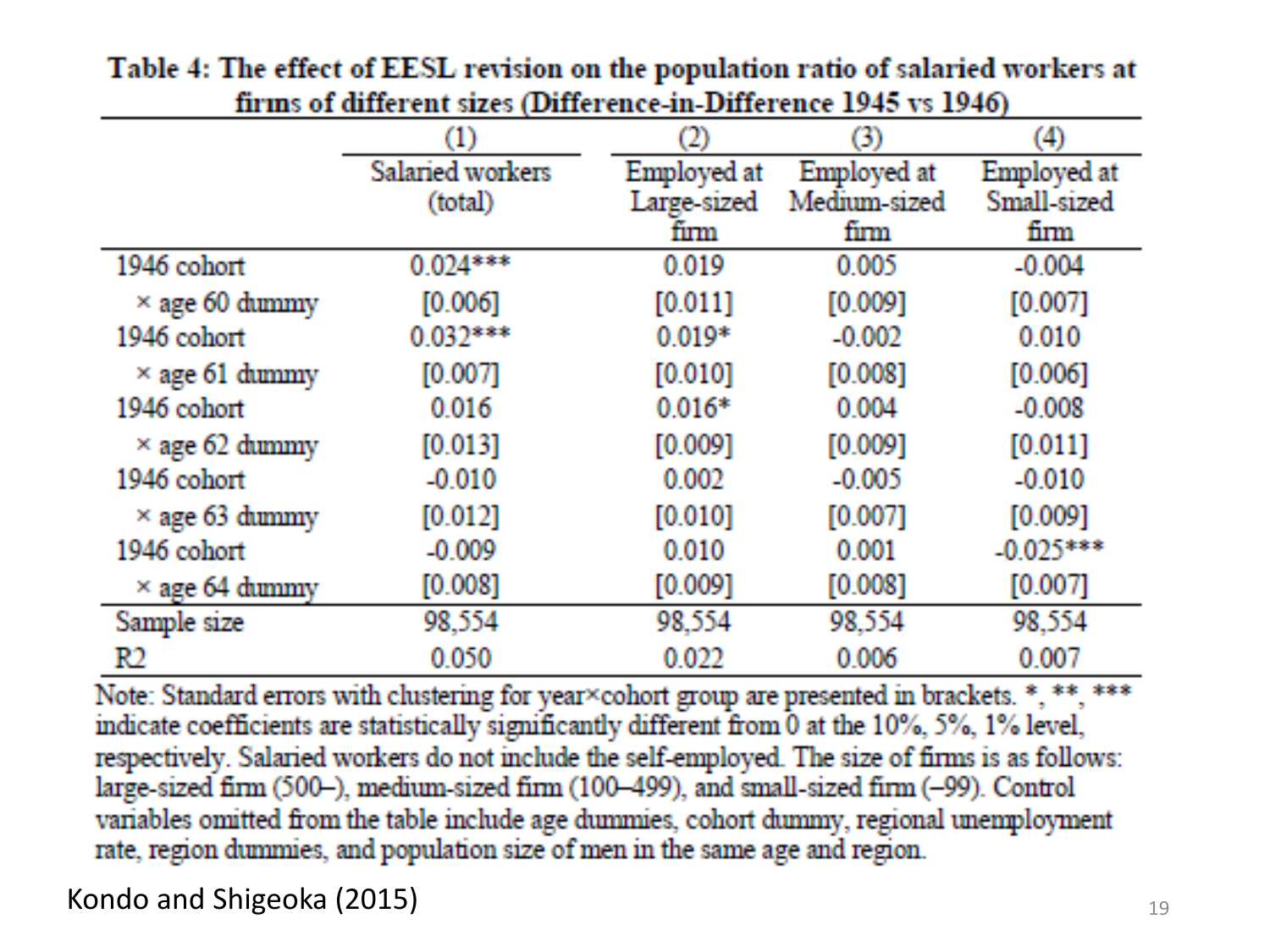### Existing research (3) substitution effect for younger workers

- No direct, clear evidence yet.
	- ⁻ Lack of firm or establishment level panel data.
- Suggestive evidence against substitution between hiring of new school graduates and re-employment of elderly workers
	- ⁻ Establishment level DID: Kondo (2015)
	- ⁻ Establishment level cross section: Nagano (2014)
	- ⁻ Aggregate statistics: Oshio, Shimizutani and Sato Oishi (2010)
- But there might have been some negative effect for middle aged workers
	- ⁻ Substitution effect for female part-timers? (Kondo 2015)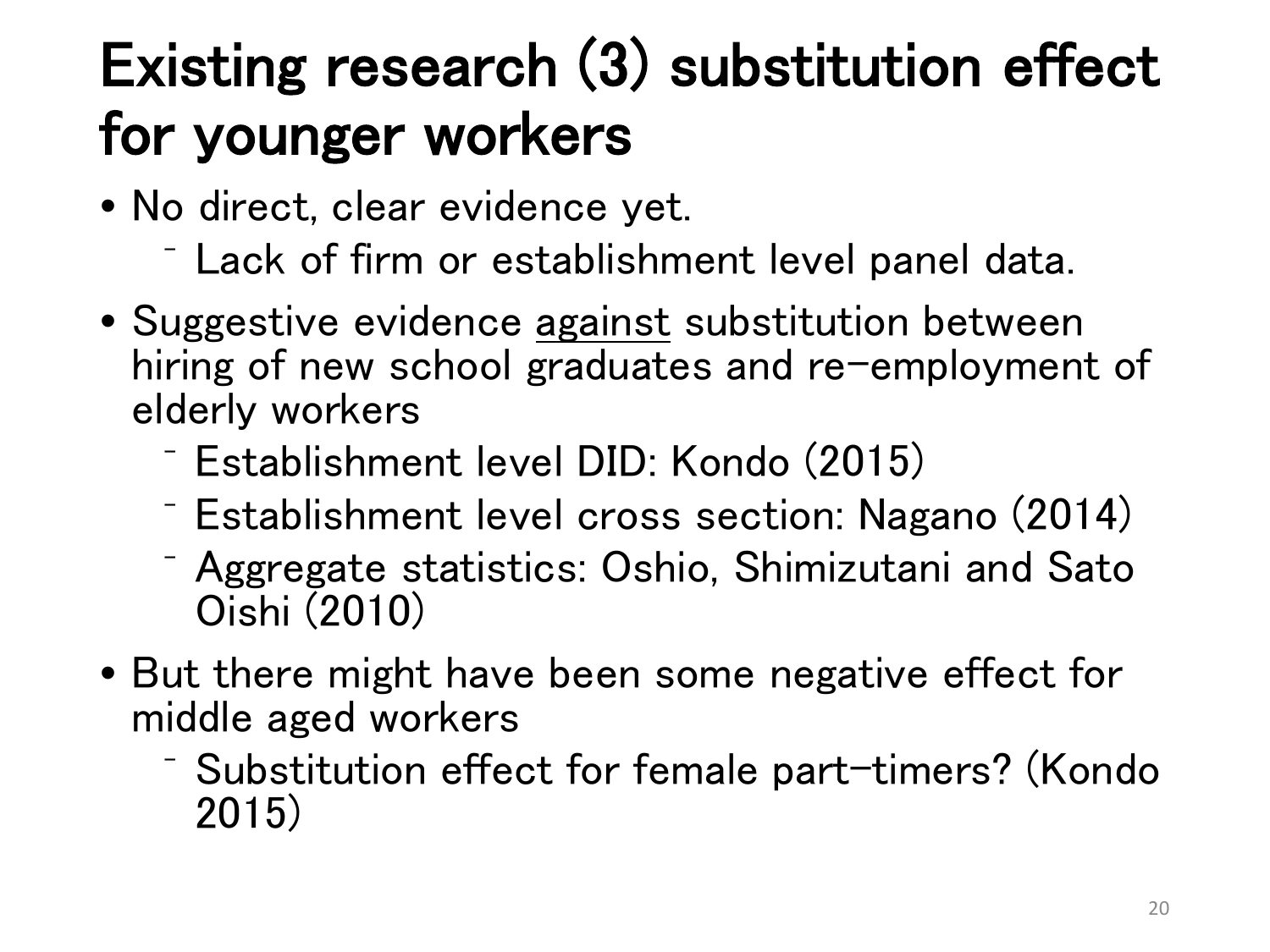### What we need to learn

- Effect on female labor supply
	- Changes in employment opportunities of elderly men can affect their spouses' labor supply
	- $\overline{\phantom{a}}$  Also, there may be substitution between re-employed male workers and female part-time workers
	- ⁻ Promotion of female labor supply is as important as promotion of elderly employment, given the shrinking population and relatively low female labor force participation.
- Impact on firms' productivity/profitability
	- ⁻ Forcing the firms to keep workers may hurt its labor productivity.
	- ⁻ If wages do not adjust accordingly, it also hurts profitability.
	- ⁻ But wages of elderly workers are actually decreasing